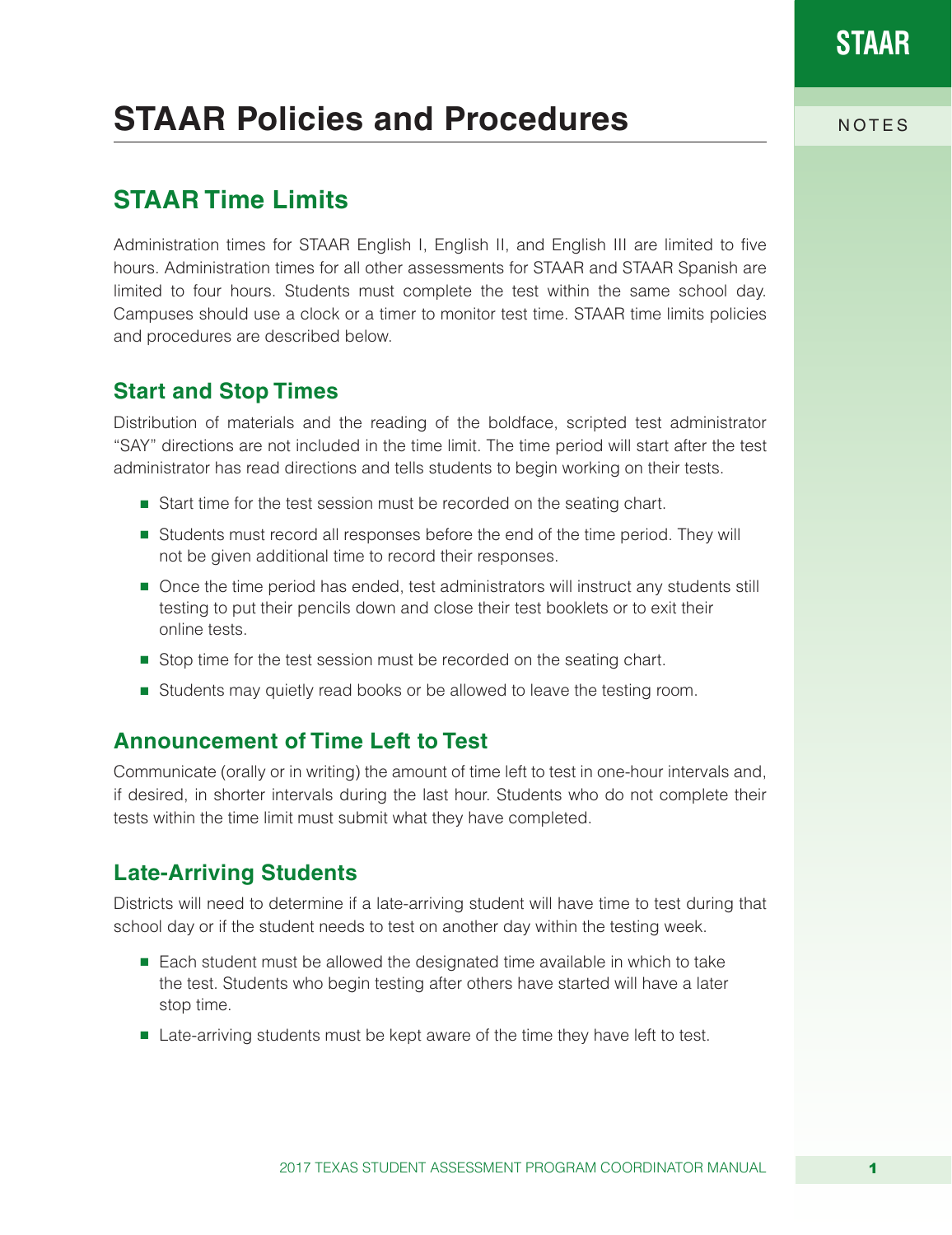### NOTES **Breaks**

Students are allowed to take breaks during the administration of STAAR assessments. Some breaks are included in the time limit; others require the test administrator to stop the testing time for the group or for an individual student. Breaks are classified in two ways:

- Breaks included in the time limit (not allowed to stop the time clock)
	- $\bullet$  water breaks
	- bathroom breaks
	- $\bullet$  snack breaks
	- short physical or mental breaks
- Breaks **NOT** included in the time limit (required to stop and restart the time clock)
	- $\bullet$  lunch
	- emergency situations that significantly interrupt testing
	- consolidation and movement of students to another testing area
	- medical breaks

Test administrators should document stop and restart times when breaks are given.

### **Lunch**

Students may stop testing to take a supervised lunch.

- The testing time must be stopped for a lunch break and will restart when students resume taking the test.
- Stop and restart times must be recorded on the seating chart.
- Students must place their answer documents inside their test booklets so that all secure materials can be collected and placed in locked storage. If students are testing online, they must exit the test.
- Students must be monitored by trained testing personnel and are not allowed to discuss any test content during lunch.

### **Multiple Test Sessions**

Campuses may offer multiple test sessions per day as long as the specified available time is maintained for each session. Sessions can start before the regularly scheduled school day or, if started late in the day, may extend beyond the regularly scheduled school day.